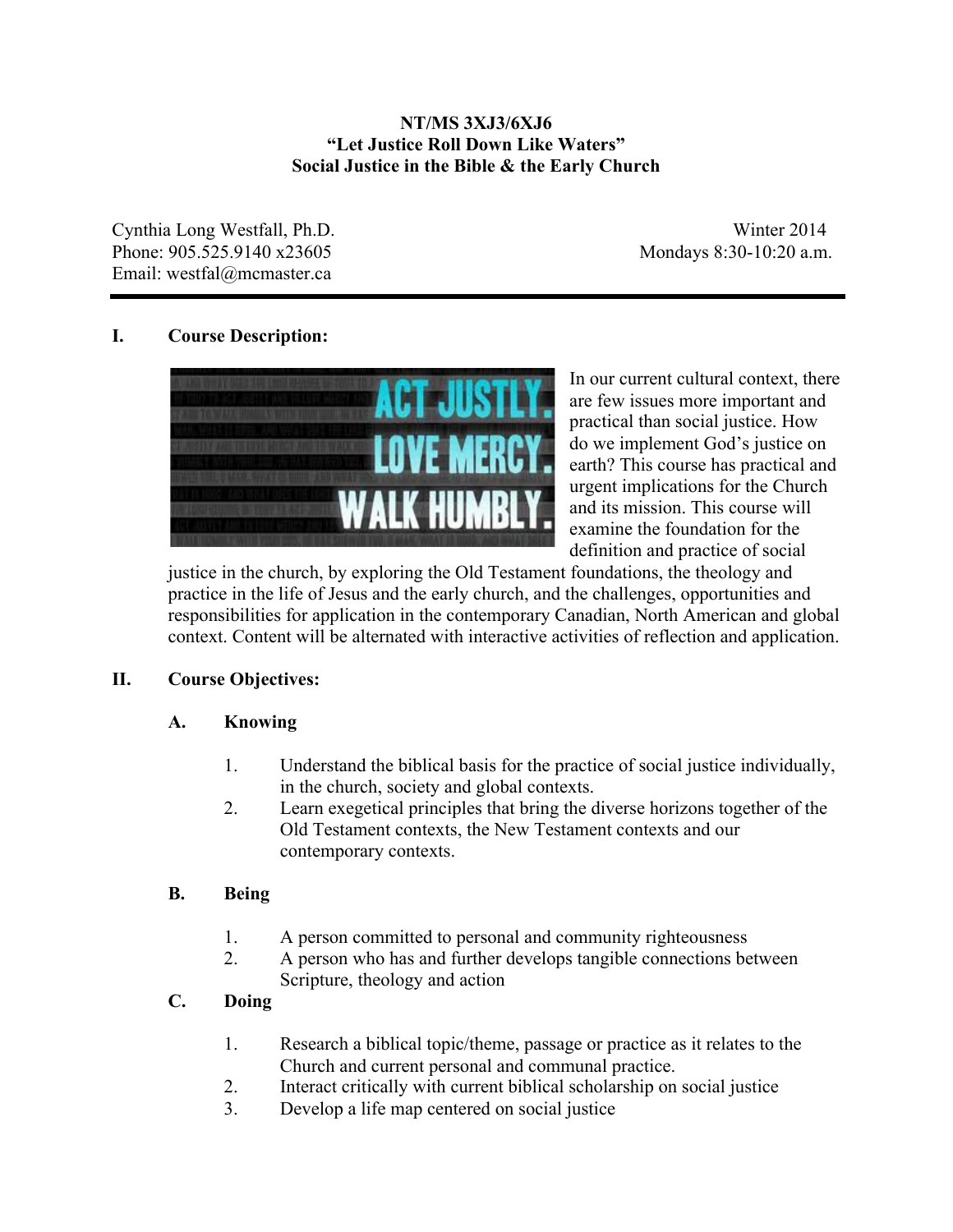## **III. Course Requirements**

## **A. Class Participation** (10%)

## **B. Reading** (10%)

Complete the required reading for the course and submit a reading report of the percentage of reading completed on time on **April 14**.

## **C. Assignments**

- 1. Development of a Life Map Centred on Social Justice (40%)
	- a. Summarize your personal theology concerning social justice, integrating content, activities and issues covered in class. **It is due April 14.** Bring a hard copy to class.
	- b. Utilizing the activities in the course, design a map (model) with the following sections
		- (1) Identify your calling to social justice through your life story
		- (2) Clarify the biblical basis for social justice in your area(s) of interest
		- (3) Identify your areas of responsibility, circle of influence and passion
		- (4) Problem-solve any challenges and barriers
		- (5) Plan to implement necessary changes.
	- c. The style of the paper is negotiable as you are free to integrate the different genres modeled in biblical literature and use creativity. The paper should be a minimum of 10 pages long.

## 2. Research or Exegetical Paper (40%)

- a. Each student will write a research or exegetical paper on the issue of social justice with the focus on Jesus or the early church—that is, you can select an Old Testament passage or motif, but apply a Christological lens or focus on its connection with the early church or the New Testament. **It is due March 10.** Submit it to the course drop box in PDF form. Late papers lose 2% each day.
- b. Length & style: It should be approximately 3000 words (about 12 pages) of text, excluding footnotes and bibliography. For all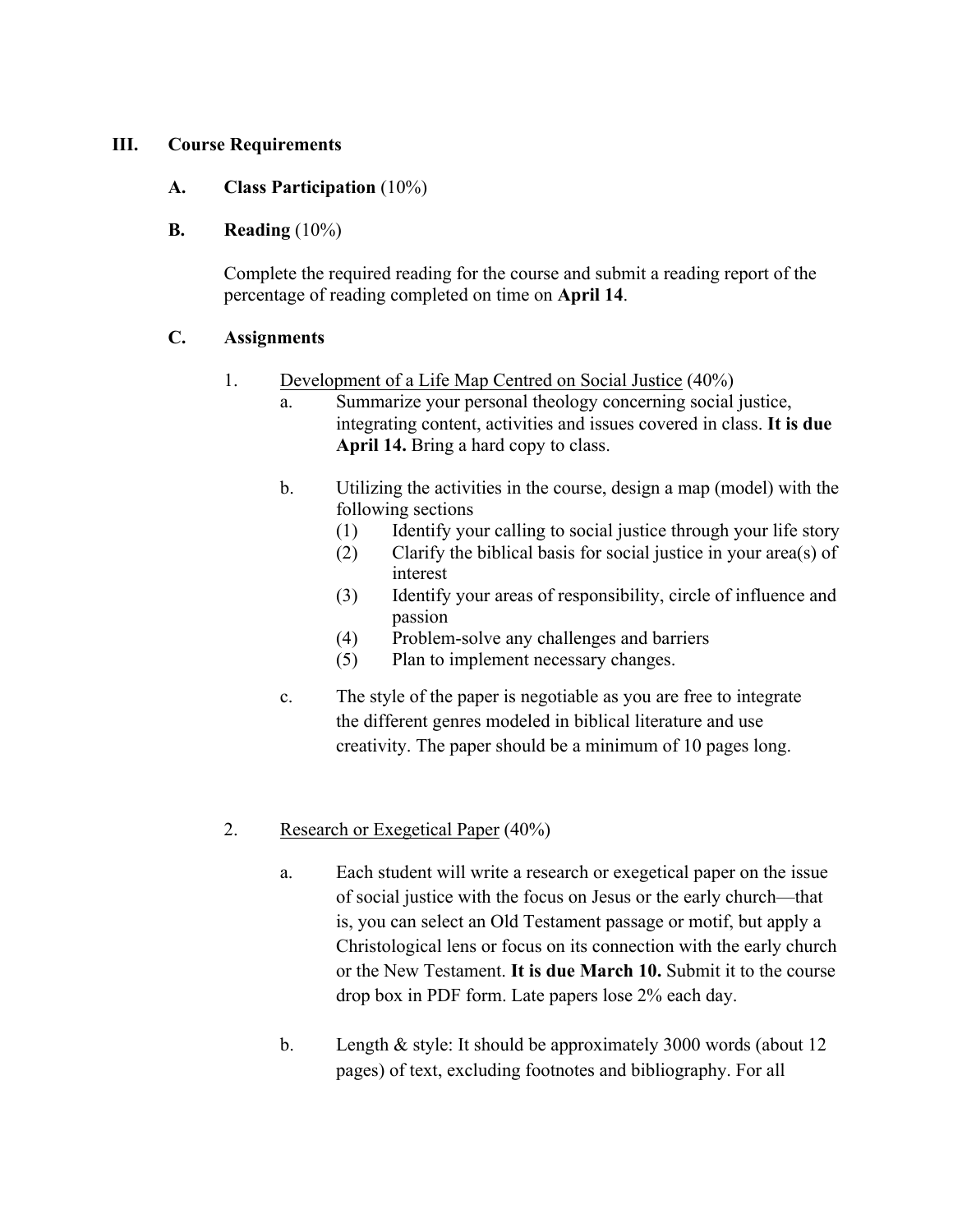matters of style and form, consult the McMaster Divinity College Style Guidelines for Essays and Theses:

http://www.mcmasterdivinity.ca/sites/default/files/documents/MDCStyleGuideMarch0413.pdf

There should be a minimum of 15 academic sources used in the footnotes and bibliography, and DeSilva does not qualify as one of those 15 sources.

c. Approach: Choose a topic in Social Justice in the New Testament (or from the perspective of New Testament interpretation) with a contemporary application.

## **E. Grading Summary**

| Life Map       | 40%    |
|----------------|--------|
| Research Paper | 40%    |
| <b>Reading</b> | 10%    |
| Participation  | $10\%$ |

## **IV. Textbooks and Materials**

#### **A. Required**

Enrique Nardoni, *Rise Up, O Judge: A Study of Justice in the Biblical World* (Grand Rapids MI: Baker Academic, 2001), 368 pp.

Book from Bingham 2012, provided by instructor in PDF form

Readings in the DropBox from Rodney Stark, *The Rise of Christianity: How the Obscure, Marginal Jesus Movement Became the Dominant Religious Force in the Western World in a Few Centuries*. San Francisco: Harper, 1997.

#### **B. Recommended**

Ronald J. Sider, *Rich Christians in an Age of Hunger: Moving from Affluence to Generosity* (Nashville, TN: Thomas Nelson, 2005).

#### **C. Textbook Purchase**

All required textbooks for this class are available from the College's book service, READ On Bookstore, Room 145, McMaster Divinity College. Texts may be purchased on the first day of class. For advance purchase, you may contact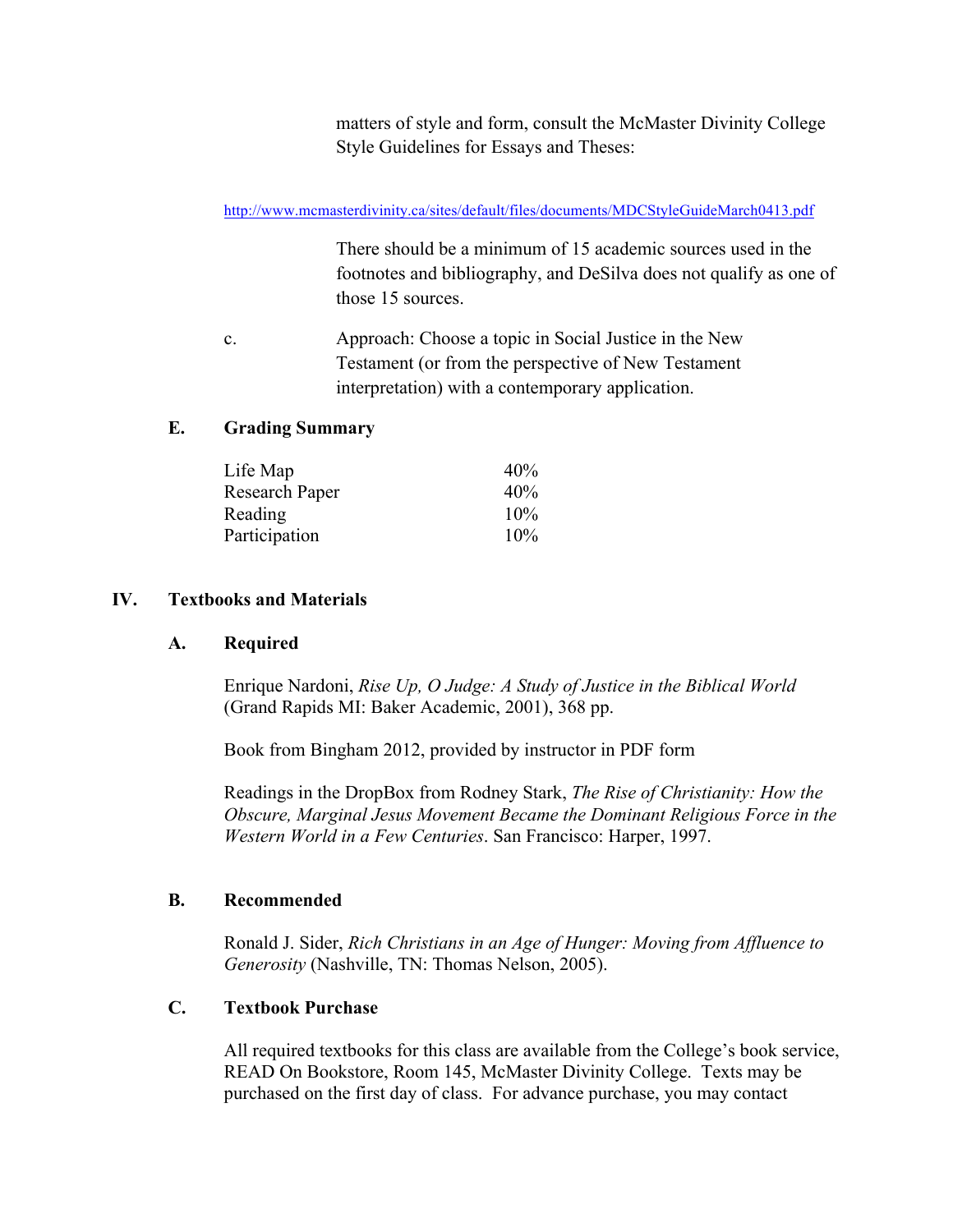READ On Bookstore, 304 The East Mall, Suite 100, Etobicoke, ON M9B 6E2: phone 416-620-2934; fax 416-622-2308; e-mail books@readon.ca. Other book services may also carry the texts.

## **D. Additional Materials**

- 1. Any handouts for lectures and class discussion will be made available before class online in the course DropBox.
- 2. Further procedures and guidance for assignments will be given in class and/or online.

## **V. Classroom Behavior**

## **A. Attendance**

- 1. Attendance in all sessions is expected. Except in extreme circumstances, absence from class will result in grade penalties
- 2. Students should be on time to class or be prepared to offer an explanation to the professor (preferably in advance).
- 3. Students are expected to stay for the entire class session, unless arranged in advance.

# **B. Participation**

- 1. Please respect the opinions of others without disrespect or ridicule, even if you do not agree with them. However, feel free to respond logically and critically in an orderly manner.
- 2. Students are not expected to be doing work on any other subject except that which is appropriate in the course outline.
- 3. Students are not to carry on off-topic conversations in class.
- 4. Students may eat or drink in class if they do not distract others and they clean up. Students who fail to respect these guidelines will be dismissed from the class with consequences.

# **C. Academic Honesty**

Academic dishonesty is a serious offence that may take any number of forms, including plagiarism, the submission of work that is not one's own or for which previous credit has been obtained, and/or unauthorized collaboration with other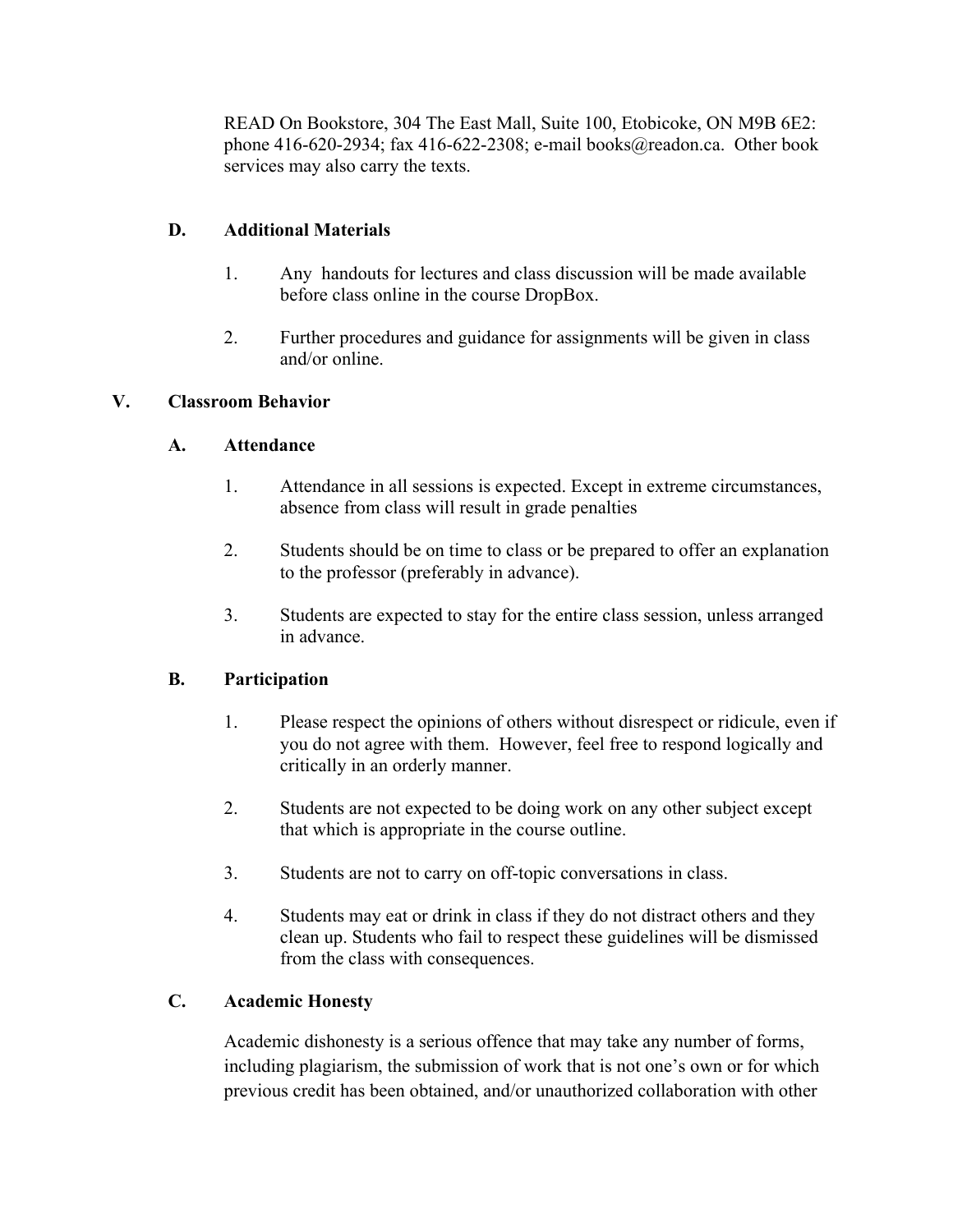students. Academic dishonesty can result in severe consequences, e.g., failure of the assignment, failure of the course, a notation on one's academic transcript, and/or suspension or expulsion from the College.

Students are responsible for understanding what constitutes academic dishonesty. Please refer to the Divinity College Statement on Academic Honesty  $\sim$ http://www.mcmasterdivinity.ca/programs/rules-regulations

#### **D. Gender-Inclusive Language**

McMaster Divinity College uses inclusive language for human beings in worship services, student written materials, and all of its publications. In reference to biblical texts, the integrity of the original expressions and the names of God should be respected. The NRSV, TNIV and CEB are examples of the use of inclusive language for human beings. It is expected that inclusive language will be used in chapel services and all MDC assignments.

## **E. Sexual Harrassment**

Sexual harassment is a violation of the integrity of persons in the form of unsolicited, unwelcome, verbal or physical behavior, which discriminates on the basis of gender about a person's body, attire, gender, marital status or economic status. Among faculty, staff, and students, sexual harassment of any kind will not be tolerated.

Office Hours: TBA and by appointment

## \*\*\*\* Disclaimer on Syllabi posted on the web and at the bottom of each syllabus:

**Please Note: This syllabus is the property of the instructor and is prepared with currently available information. The instructor reserves the right to make changes and revisions up to and including the first day of class.**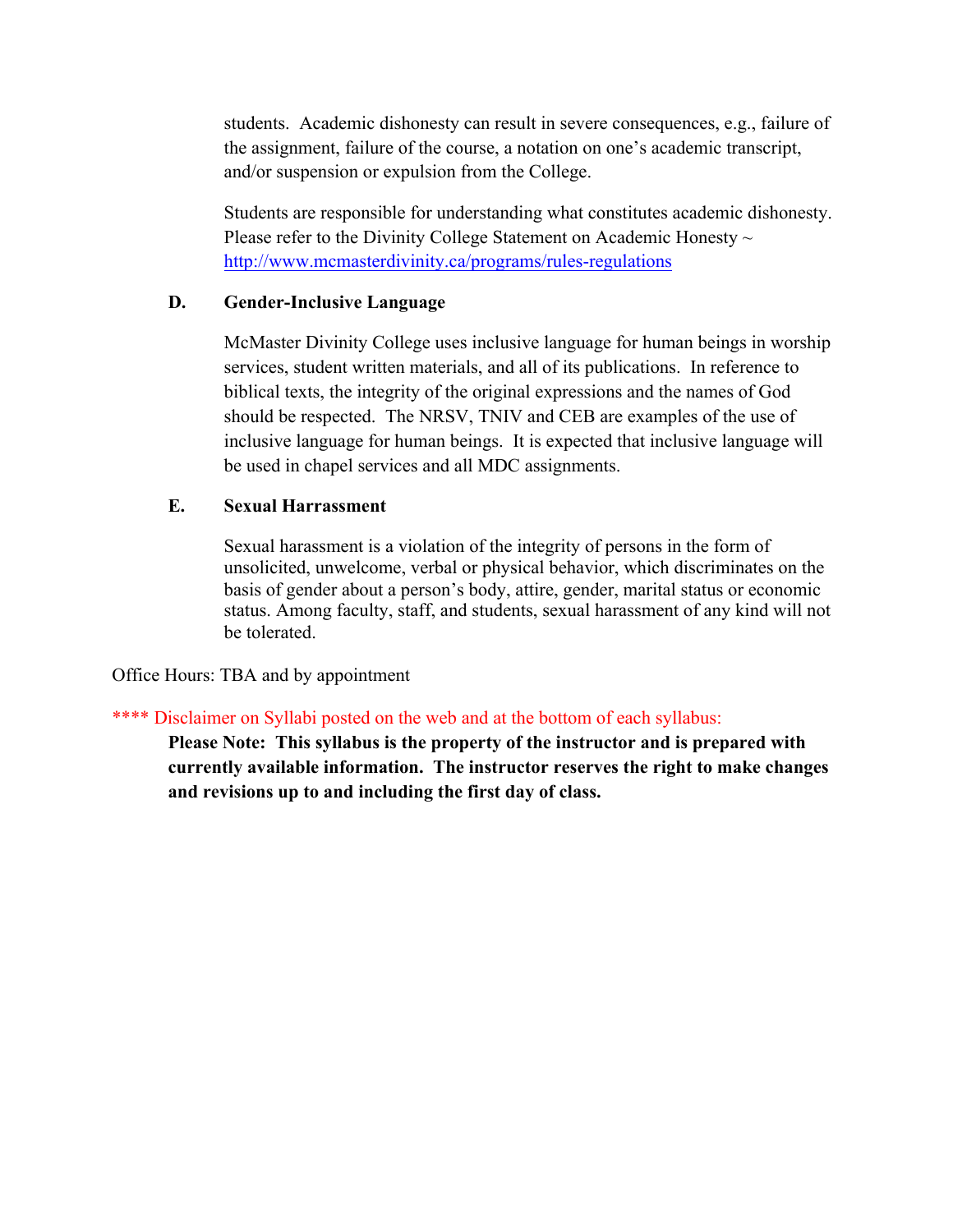# **Course Schedule**

| <b>Date</b> | <b>Social Justice Topic</b>                                                                                                | Reading                                                                                                          | <b>Class Activity</b>                                   |
|-------------|----------------------------------------------------------------------------------------------------------------------------|------------------------------------------------------------------------------------------------------------------|---------------------------------------------------------|
| Jan 6       | Introduction to Course                                                                                                     |                                                                                                                  |                                                         |
| Jan 13      | Overview of Social Justice<br><b>Historical Contexts</b>                                                                   | Nardoni, 1-41                                                                                                    | Develop a working definition                            |
| Jan 20      | OT Law                                                                                                                     | Nardoni, 68-94                                                                                                   | Identify current issues/responses                       |
| Jan 27      | <b>OT Narratives</b>                                                                                                       | Nardoni, 42-67, 95-99<br>Evans, "Imagining<br>Justice"                                                           | Tell stories                                            |
| Feb 3       | OT Poetry/Wisdom Literature                                                                                                | Nardoni, 99-151                                                                                                  | <b>News</b>                                             |
| Feb 10      | OT Poetry/Wisdom Literature                                                                                                | Boda & Baines,<br>"Wisdom's Cry"                                                                                 | Practical information                                   |
| Feb 17      | Reading Week                                                                                                               |                                                                                                                  |                                                         |
| Feb 24      | OT Poetry                                                                                                                  | Nardoni, 122-32                                                                                                  | Engage in song and poetry                               |
| March 3     | OT & Second Temple Apocalyptic                                                                                             | Nardoni, 151-72                                                                                                  | Use of fiction/media                                    |
| March 10    | Jesus-life & teaching<br><b>Exegetical/Research Paper due</b>                                                              | Nardoni, 173-262<br>Evans, "Social Justice<br>or Personal<br>Righteousness?"<br>Dyer, "Good News to<br>the Poor" | Developing a mission statement                          |
| March 17    | Early Church/Jewish Christianity                                                                                           | Nardoni, 290-304<br>Westfall, "Continue to<br>Remember the Poor                                                  | Addressing church policy and<br>defining responsibility |
| March 24    | Pauline Epistles                                                                                                           | Nardoni, 263-89<br>Porter, "Reframing<br>Social Justice"                                                         | Cross-cultural practices                                |
| March 31    | Early Christian Eschatology                                                                                                | Nardoni, 304-16<br>Matthewson, "Reading<br>Revelation from<br>Above"                                             | Trajectories, probability, and<br>prediction            |
| April 7     | The early church 100-300 C. E.                                                                                             | Readings from Stark in<br><b>DropBox</b>                                                                         | Strategize effective missions                           |
| April 14    | Interdisciplinary considerations and<br>reflection.<br>Conclusion<br>Life Map due (hard copy)<br><b>Reading Report due</b> | Nardoni, 317-324                                                                                                 | Presentations of Life Maps                              |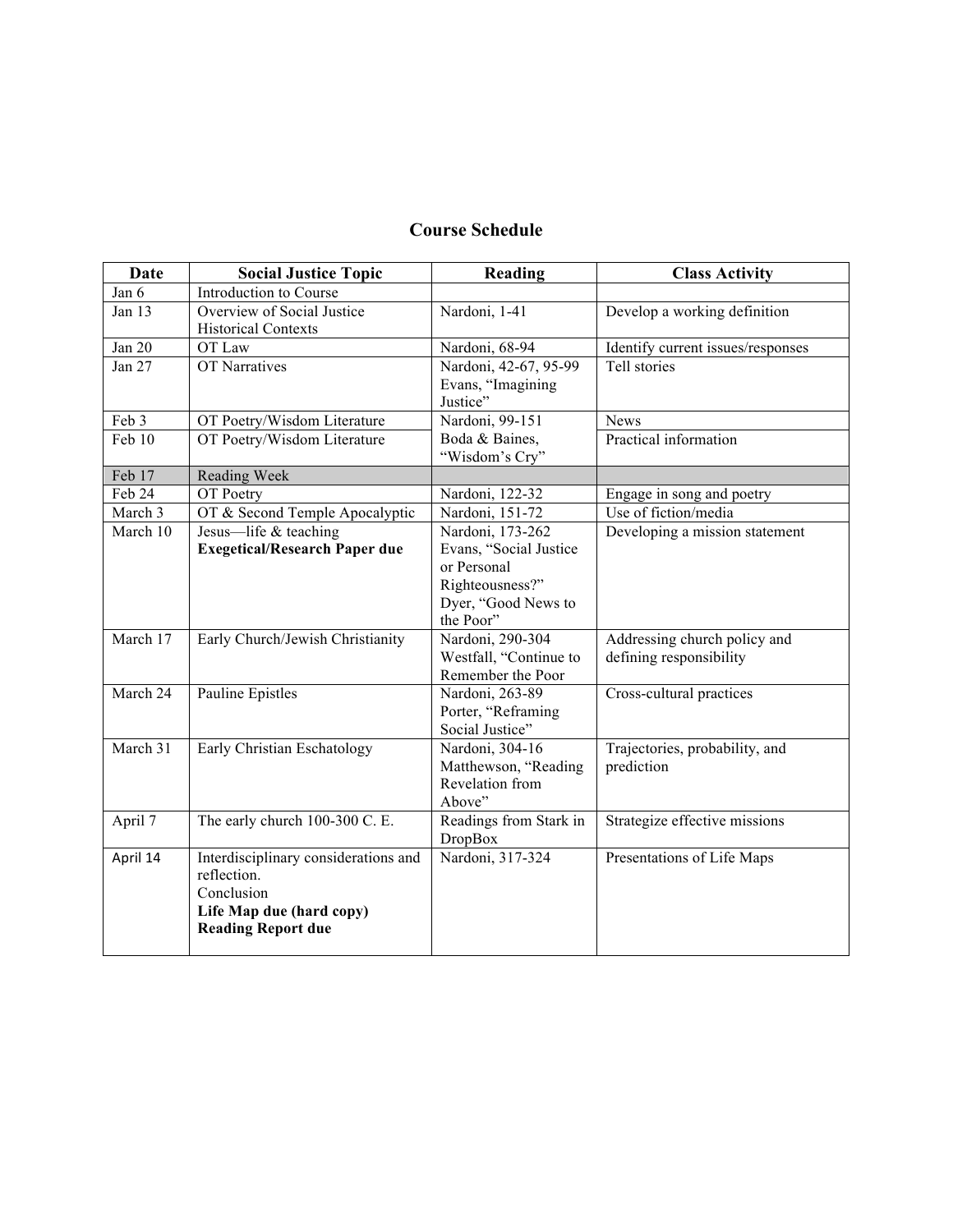*Select Biblibliography* (in process)

- Birch, Bruce C. *Let Justice Roll Down: The Old Testament Ethics and Christian Life*. Louisville, KY: Westminster/John Knox, 1991.
- Dempsey, Carol J. *Hope Amidst the Ruins: The Ethics of Israel's Prophets*. St. Louis: Chalice, 2000.
- Donahue, John R. *What does the Lord Require?: A Bibliographical Essay on the Bible and Social Justice.* Series IV--Study Aids on Jesuit Topics, 23. Revised ed. Saint Louis, MO: Institute of Jesuit Sources, 2000.
- Elliott, J. H. *A Home for the Homeless: A Social-Scientific Criticism of 1 Peter, Its Situation and Strategy*.Eugene, OR: Wipf & Stock Publishers, 2005.
- Epzstein, Léon. *Social Justice in the Ancient Near East and the People of the Bible*. Trans. by J. Bowden; London: SCM, 1986.
- Hamilton, Jeffries M. *Social Justice and Deuteronomy: The Case of Deuteronomy 15*. Atlanta: Scholars, 1992.
- Reventlow, Henning Graf and Yair Hoffman (eds). *Justice and Righteousness: Biblical Themes and their Influence.* JSOTSS 137; Sheffield: JSOT Press, 1992.
- Houston, Walter. *Contending for Justice: Ideologies and Theologies of Social Justice in the Old Testament*. London: T&T Clark, 2008.
- Howard-Brook, Wes. *Becoming Children of God: John's Gospel and Radical Discipleship*. Maryknoll, NY: Orbis, 1999.
- Janzen, Waldemar. *Old Testament Ethics: A Paradigmatic Approach.* Lousville, KY: Westminster/John Knox Press, 1994.
- Karris, Robert J., OFM. *Jesus and the Marginalized in St. John's Gospel.* Collegeville: Liturgical Press, 1990.
- Keeran, Daniel. *Radical Christianity: Peace and Justice in the New Testament* . Victoria, BC: Counsellor Publishing, 2006.

Lohfink, Norbert F. *Option for the Poor: The Basic Principle of Liberation Theology in the Light*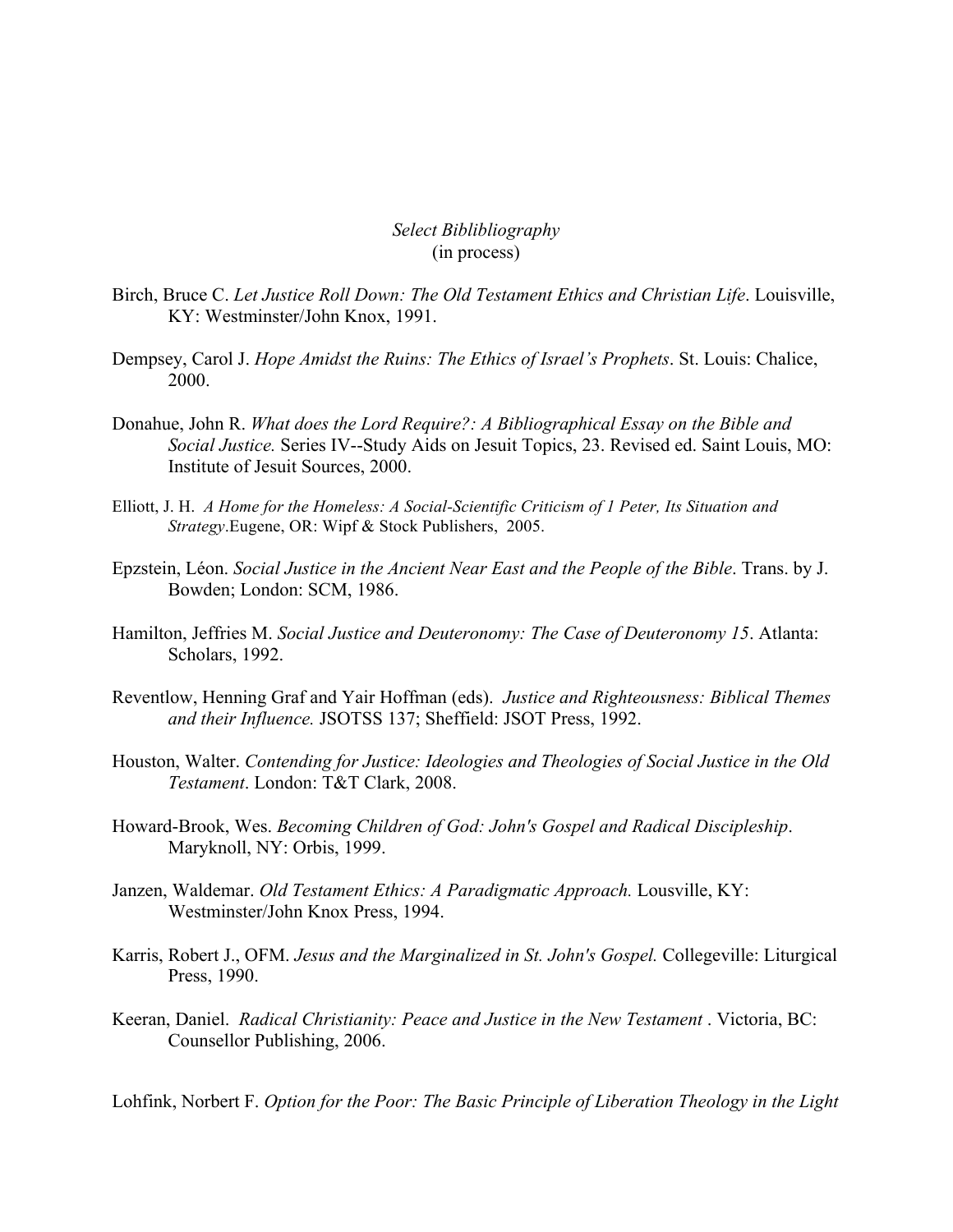*of the Bible*. N. Richmond Hills, TX: BIBAL, 1987.

- Malchow, Bruce V. *Social Justice in the Hebrew Bible.* Collegeville, MN: Liturgical Press, 1996.
- Malina, Bruce J., and Richard L. Rohrbaugh. *Social-Science Commentary on the Gospel of John.* Minneapolis: Fortress, 1998.
- Marshall , Christopher D. *Beyond Retribution: A New Testament Vision for Justice, Crime, and Punishment*. Studies in Peace and Scripture; Grand Rapids, MI: Eerdmans, 2001.
- Myers, Ched. *Binding the Strong Man: A Political Reading of Mark's Story of Jesus*, Maryknoll, N.Y.: Orbis Books, 1988.
- Nardoni, Enrique. *Rise Up, O Judge: A Study of Justice in the Biblical World.* Grand Rapids MI: Baker Academic, 2001.
- Paul, Greg. *God in the Alley: Being and Seeing Jesus in a Broken World*. Colorado Springs, CO: WaterBrook, 2004.
- Pleins, J. David. *The Social Visions of the Hebrew Bible: A Theological Introduction*. Westminster John Knox , 2001.
- Ringe, Sharon. *Jesus, Liberation and the Biblical Jubilee*. Philadelphia: Fortress, 1985.
- Sider, Ronald J. *Good News and Good Works: A Theology for the Whole Gospel*. Grand Rapids, MI: Baker, 1993.
- \_\_\_\_\_. *Rich Christians in an Age of Hunger: Moving from Affluence to Generosity.* Nashville, TN: Thomas Nelson, 2005.
- Swartley, Willard M. *Covenant of Peace: The Missing Peace in New Testament Theology and Ethics*. Grand Rapids, MI: Eerdmans, 2006.

Talmez, Elsa. *The Scandalous Message of James: Faith Without Works Is Dead.* New York, NY: Crossroad Publishing Co, 2002.

- Weinfeld, Moshe. *Social Justice in Ancient Israel and in the Ancient Near East.* Minneapolis, MN: Fortress, 1995.
- Wink, Walter. *Engaging the Powers: Discernment and Resistance in a World of Domination*. The Powers Trilogy, Vol. 3; Minneapolis, MN: Fortress Press, 1992.
	- \_\_\_\_\_. *Naming the Powers: The Language of Power in the New Testament*. The Powers Trilogy, Vol. 1; Philadelphia: Fortress Press, 1984.